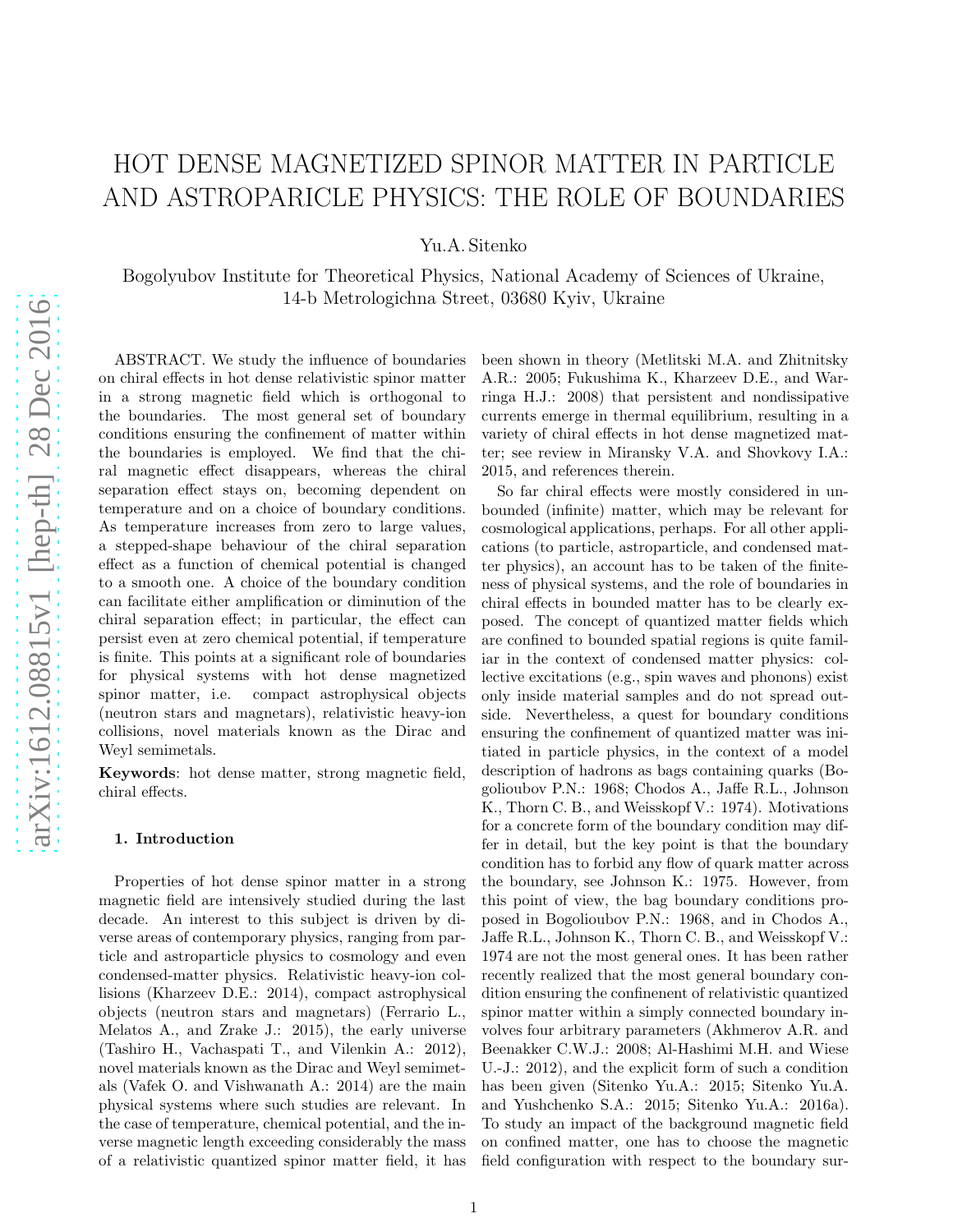face. The primary interest is to understand the effect of a boundary which is transverse to the magnetic field strength lines. Then the simplest geometry is that of a slab in the uniform magnetic field directed perpendicular. It should be noted that such a geometry can be realized in condensed matter physics by putting slices of Dirac or Weyl semimetals in an external transverse magnetic field. Note also that the slab geometry is conventional in a setup for the Casimir effect (Casimir H.B.G.: 1948); see review in Bordag M., G. L. Klimchitskaya G. L., Mohideen U., and Mostepanenko V. M.: 2009.

As a first step toward the full theory of chiral effects in bounded matter, the chiral effects in dense magnetized ultrarelativistic spinor matter at zero temperature in a slab were considered in publication Gorbar E.V., Miransky V.A., Shovkovy I.A., and Sukhachov P.O.: 2015, with the use of the bag boundary condition of Bogolioubov P.N.: 1968. Our aim is to extend the consideration to the case of nonzero temperature and the most general boundary condition.

# 2. Thermal equilibrium for chiral spinor matter

We start with the operator of the second-quantized spinor field in a static background,

$$
\hat{\Psi}(\mathbf{r},t) = \sum_{E_{\lambda} > 0} e^{-iE_{\lambda}t} \langle \mathbf{r} | \lambda \rangle \hat{a}_{\lambda} + \sum_{E_{\lambda} < 0} e^{-iE_{\lambda}t} \langle \mathbf{r} | \lambda \rangle \hat{b}_{\lambda}^{\dagger},
$$
\n(1)

where  $\hat{a}_{\lambda}^{\dagger}$  and  $\hat{a}_{\lambda}$  ( $\hat{b}_{\lambda}^{\dagger}$  and  $\hat{b}_{\lambda}$ ) are the spinor particle (antiparticle) creation and destruction operators satisfying anticommutation relations,

$$
\left[\hat{a}_{\lambda}, \,\hat{a}_{\lambda'}^{\dagger}\right]_{+} = \left[\hat{b}_{\lambda}, \,\hat{b}_{\lambda'}^{\dagger}\right]_{+} = \langle \lambda | \lambda' \rangle \,, \tag{2}
$$

and  $\langle \mathbf{r} | \lambda \rangle$  is the solution to the stationary Dirac equation,

$$
H \langle \mathbf{r} | \lambda \rangle = E_{\lambda} \langle \mathbf{r} | \lambda \rangle, \tag{3}
$$

H is the Dirac Hamiltonian,  $\lambda$  is the set of parameters (quantum numbers) specifying a one-particle state,  $E_{\lambda}$ is the energy of the state; wave functions  $\langle \mathbf{r} | \lambda \rangle$  satisfy the requirement of orthonormality

$$
\int_{\Omega} d^{3}r \langle \lambda | \mathbf{r} \rangle \langle \mathbf{r} | \lambda' \rangle = \langle \lambda | \lambda' \rangle \tag{4}
$$

and completeness

$$
\sum \langle \mathbf{r} | \lambda \rangle \langle \lambda | \mathbf{r}' \rangle = I \delta(\mathbf{r} - \mathbf{r}');
$$
 (5)

summation is over the whole set of states, and  $\Omega$  is the quantization volume.

Conventionally, the operators of dynamical variables (physical observables) in second-quantized theory are defined as bilinears of the fermion field operator (1). One can define the fermion number operator,

$$
\hat{N} = \frac{1}{2} \int_{\Omega} d^3 r (\hat{\Psi}^{\dagger} \hat{\Psi} - \hat{\Psi}^T \hat{\Psi}^{\dagger T})
$$

$$
= \sum \left[ \hat{a}_{\lambda}^{\dagger} \hat{a}_{\lambda} - \hat{b}_{\lambda}^{\dagger} \hat{b}_{\lambda} - \frac{1}{2} \text{sgn}(E_{\lambda}) \right], \tag{6}
$$

and the energy (temporal component of the energymomentum vector) operator,

$$
\hat{P}^0 = \frac{1}{2} \int_{\Omega} d^3 r (\hat{\Psi}^{\dagger} H \hat{\Psi} - \hat{\Psi}^T H^T \hat{\Psi}^{\dagger T})
$$

$$
= \sum |E_{\lambda}| \left( \hat{a}_{\lambda}^{\dagger} \hat{a}_{\lambda} + \hat{b}_{\lambda}^{\dagger} \hat{b}_{\lambda} - \frac{1}{2} \right), \tag{7}
$$

where superscript T denotes a transposition and  $sgn(u)$ is the sign function  $|\text{sgn}(\pm u) = \pm 1$  at  $u > 0$ . The average of operator  $\hat{U}$  over the grand canonical ensemble is defined as (see, e.g., Das A.: 1997)

$$
\left\langle \hat{U} \right\rangle_{T,\mu} = \frac{\text{Sp}\,\hat{U}\,\text{exp}\left[-(\hat{P}^0 - \mu \hat{N})/T\right]}{\text{Sp}\,\text{exp}\left[-(\hat{P}^0 - \mu \hat{N})/T\right]},\qquad(8)
$$

where equilibrium temperature  $T$  is defined in the units of the Boltzmann constant, chemical potential is denoted by  $\mu$ , and Sp denotes the trace or the sum over the expectation values in the Fock state basis created by operators in (2). Let us take operator  $\hat{U}$  in the form

$$
\hat{U} = \frac{1}{2} \left( \hat{\Psi}^{\dagger} \Upsilon \hat{\Psi} - \hat{\Psi}^T \Upsilon^T \hat{\Psi}^{\dagger T} \right), \tag{9}
$$

where  $\Upsilon$  is an element of the Dirac-Clifford algebra. The explicit form of  $\hat{U}$ ,  $\hat{P}^0$  and  $\hat{N}$  in terms of the creation and destruction operators is inserted in (9); then one obtains

$$
\left\langle \hat{U} \right\rangle_{T,\mu} = -\frac{1}{2} \text{tr} \left\langle \mathbf{r} | \Upsilon \tanh[(H - \mu I)(2T)^{-1}] | \mathbf{r} \right\rangle,\tag{10}
$$

where tr denotes the trace over spinor indices. We are considering the quantized charged spinor field in the background of a static uniform magnetic field with strength  $\mathbf{B} = \partial \times \mathbf{A}$ , where **A** is the vector potential of the magnetic field. Assuming that the magnetic field is strong (supercritical) and ultrarelativistic spinor matter is at high temperature and high density,

$$
|eB| \gg m^2, \quad T \gg m, \quad |\mu| \gg m, \tag{11}
$$

we shall neglect the mass of the spinor matter field, putting  $m = 0$  in the following. Thus the Dirac Hamiltonian takes form

$$
H = -i\gamma^{0}\gamma \cdot (\partial - ieA), \qquad (12)
$$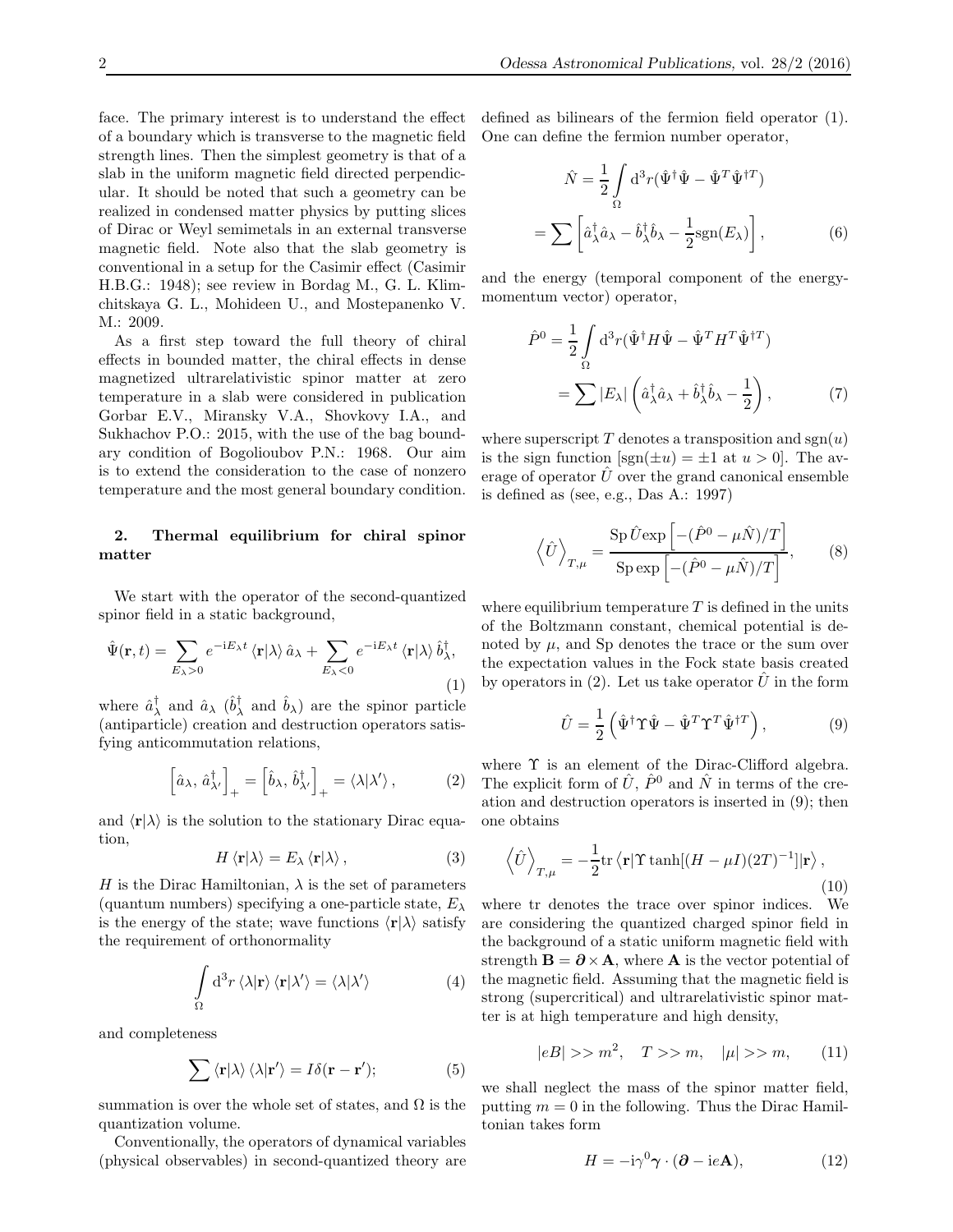where e is the charge of the matter field and natural explicit form of spinor wave functions of definite chiunits  $\hbar = c = 1$  are used. Owing to the presence of ralities immediately yields chiral symmetry,

$$
[H, \gamma^5]_- = 0,\t(13)
$$

where  $\gamma^5 = -i\gamma^0\gamma^1\gamma^2\gamma^3$   $(\gamma^0, \gamma^1, \gamma^2, \text{ and } \gamma^3 \text{ are the})$ generating elements of the Dirac-Clifford algebra, and  $\gamma^5$  is defined according to Okun L.B.: 1982), one can introduce also the following average:

$$
\left\langle \hat{U} \right\rangle_{T,\mu_5} = \frac{\text{Sp}\,\hat{U}\,\text{exp}\left[-(\hat{P}^0 - \mu_5\hat{N}^5)/T\right]}{\text{Sp}\,\text{exp}\left[-(\hat{P}^0 - \mu_5\hat{N}^5)/T\right]},\qquad(14)
$$

where

$$
\hat{N}^5 = \frac{1}{2} \int_{\Omega} d^3 r (\hat{\Psi}^{\dagger} \gamma^5 \hat{\Psi} - \hat{\Psi}^T \gamma^{5T} \hat{\Psi}^{\dagger T}) \qquad (15)
$$

is the axial charge and  $\mu_5$  is the chiral chemical potential. For operator  $\hat{U}$  in the form of (9), one obtains

$$
\left\langle \hat{U} \right\rangle_{T,\mu_5} = -\frac{1}{2} \text{tr} \left\langle \mathbf{r} | \Upsilon \tanh[(H - \mu_5 \gamma^5)(2T)^{-1}] | \mathbf{r} \right\rangle, \tag{16}
$$

Thus, there are two types of thermal averaging, when chiral symmetry is present. For instance, one can define the vector current density as either an average over the standard grand canonical ensemble,

$$
\mathbf{J} = \left\langle \hat{U} \right\rangle_{T,\mu} \bigg|_{\Upsilon = \gamma^0 \gamma},\tag{17}
$$

or an average over the grand canonical ensemble with the chiral chemical potential,

$$
\mathbf{J} = \left\langle \hat{U} \right\rangle_{T, \mu_5} \Big|_{\Upsilon = \gamma^0 \gamma} . \tag{18}
$$

As we shall see, there is no contradiction between these two different definitions of the same physical quantity, since at least one of them results in zero.

#### 3. Chiral effects in the unnbounded space

A solution to the Dirac equation in the background of a static uniform magnetic field is well described in the literature, see, e.g., Akhiezer A.I. and Berestetskij V.B.: 1965. The one-particle energy spectrum in the case of the massless spinor field is

$$
E_{nk} = \pm \omega_{nk}, \quad \omega_{nk} = \sqrt{2n|eB| + k^2},
$$
  

$$
-\infty < k < \infty, \quad n = 0, 1, 2, \dots,
$$
 (19)

k is the value of the wave number vector along the magnetic field, and  $n$  numerates the Landau levels. A straightforward calculation of (18) with the use of the

$$
\mathbf{J} \equiv \left\langle \hat{U} \right\rangle_{T, \mu_5} \Big|_{\Upsilon = \gamma^0 \gamma} = -\frac{e \mathbf{B}}{2\pi^2} \mu_5,
$$
 (20)

whereas (17) turns out to be zero. Similarly, one can calculate the axial charge density,

$$
J^{05} = \left\langle \hat{U} \right\rangle_{T, \mu, \mu_5} \Big|_{\Upsilon = \gamma^5} = \frac{|eB|}{2\pi^2} \left\{ \mu_5 + \sum_{n=1}^{\infty} \int_0^{\infty} dk \, \frac{\sinh[(\mu_5 + \mu)/T]}{\cosh[(\mu_5 + \mu)/T] + \cosh(\sqrt{2n|eB| + k^2}/T)} \right\}
$$

$$
\sum_{n=1}^{\infty} \int_0^{\infty} dk \, \frac{\sinh[(\mu_5 - \mu)/T]}{\cosh[(\mu_5 - \mu)/T] + \cosh(\sqrt{2n|eB| + k^2}/T)} \right\}, (21)
$$

and the axial current density,

$$
\mathbf{J}^5 \equiv \left\langle \hat{U} \right\rangle_{T,\mu} \Big|_{\Upsilon = \gamma^0 \gamma \gamma^5} = -\frac{e \mathbf{B}}{2\pi^2} \mu. \tag{22}
$$

Note that  $J(20)$  and  $J^5(22)$  are known as the chiral magnetic (Fukushima K., Kharzeev D.E., and Warringa H.J.: 2008) and chiral separation (Metlitski M.A. and Zhitnitsky A.R.: 2005) effects, respectively. Only the lowest Landau level  $(n = 0)$  contributes to  $(20)$ and (22), and both effects are of topological origin, being related to a quantum anomaly, see Alekseev A.Y., Cheianov V.V., and Frohlich J.: 1998; Giovannini M. and Shaposhnikov M.: 1998; Son D.T. and Zhitnitsky A.R.: 2004; Kharzeev D.E., McLerran L.D., and Warringa H.J.: 2008; Basar G. and Dunne G.V.: 2013. Defining the left and right current densities,

$$
\mathbf{J}_L = \frac{1}{2} \left( \mathbf{J} + \mathbf{J}^5 \right) \tag{23}
$$

and

+

$$
\mathbf{J}_R = \frac{1}{2} \left( \mathbf{J} - \mathbf{J}^5 \right), \tag{24}
$$

as well as the left and right chemical potentials,

$$
\mu_L = \mu + \mu_5 \tag{25}
$$

and

$$
\mu_R = \mu - \mu_5,\tag{26}
$$

one can rewright (20) and (22) as

$$
\mathbf{J}_L = -\frac{e\mathbf{B}}{4\pi^2}\mu_L\tag{27}
$$

and

$$
\mathbf{J}_R = \frac{e\mathbf{B}}{4\pi^2} \mu_R. \tag{28}
$$

Actually, the chiral magnetic effect was first discovered in the form of (27) in Vilenkin A.: 1980 (with a missing extra factor of 1/2).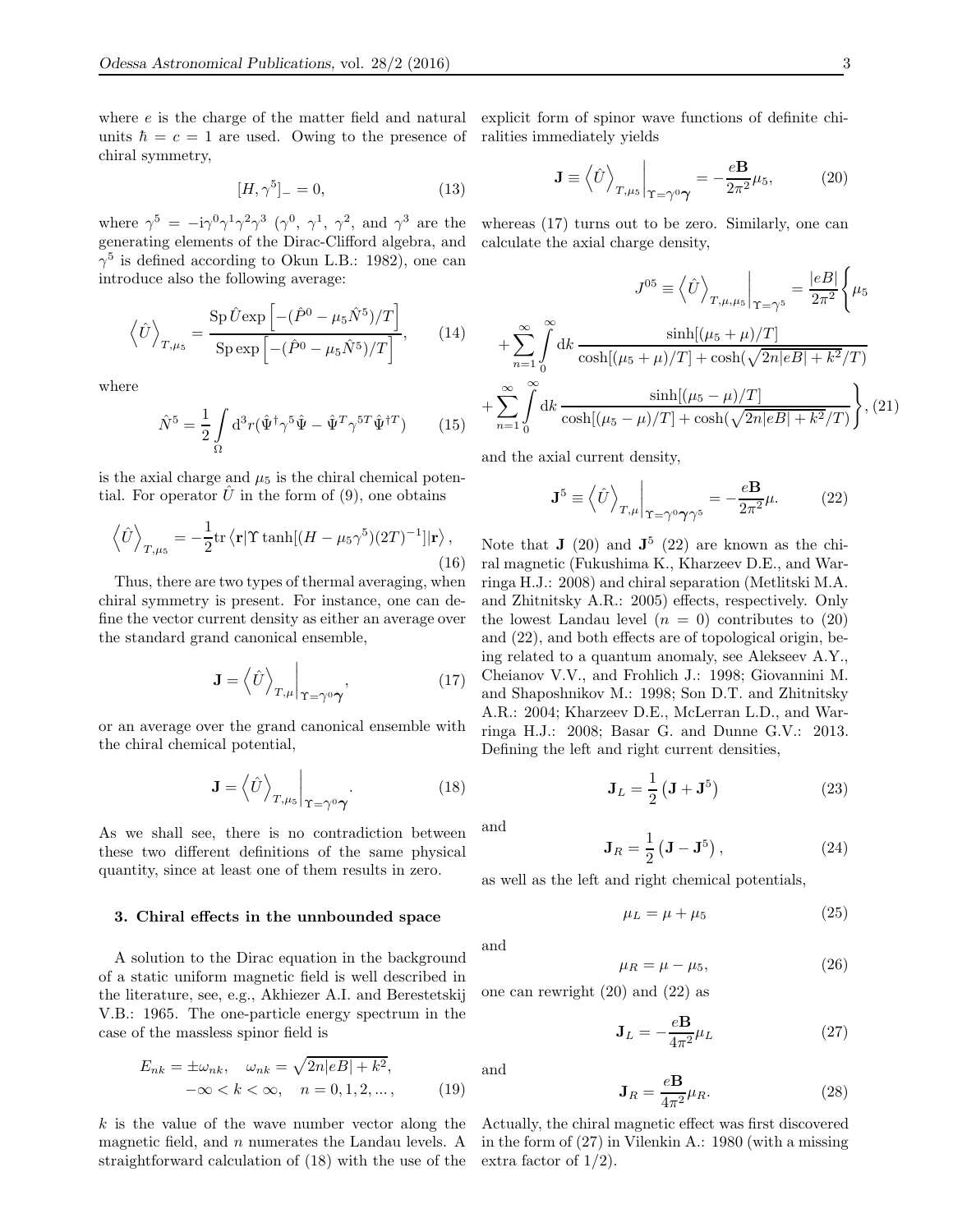### 4. Chiral effects in a slab

To study an influence of a background magnetic field on the properties of hot dense spinor matter, one has to account for the fact that the realistic physical systems are bounded. Our interest is in an effect of the static magnetic field with strength lines which are orthogonal to a boundary. Then, as was already noted, the simplest geometry of a material sample is that of a straight slab in the uniform magnetic field directed perpendicular. The one-particle energy spectrum in this case is  $[cf. (19)]$ 

$$
E_{nl} = \pm \omega_{nl}, \quad \omega_{nl} = \sqrt{2n|eB| + k_l^2}, \quad n = 0, 1, 2, \dots,
$$
\n(29)

where the values of the wave number vector along the magnetic field,  $k_l$ , are to be determined by the boundary condition.

The most general boundary condition ensuring the confinement of relativistic spinor matter within a simply connected boundary is (see Sitenko Yu.A. and Yushchenko S.A.: 2015; Sitenko Yu.A.: 2016a)

$$
\left\{I - \gamma^0 \left[e^{i\varphi \gamma^5} \cos \theta \right.\right.+(\gamma^1 \cos \varsigma + \gamma^2 \sin \varsigma) \sin \theta\right] e^{i\tilde{\varphi}\gamma^0 (\gamma \cdot \mathbf{n})}\right\}\times \chi(\mathbf{r}) \mid_{\mathbf{r} \in \partial \Omega} = 0,
$$
 (30)

where **n** is the unit normal to surface  $\partial\Omega$  bounding spatial region  $\Omega$  and  $\chi(\mathbf{r})$  is the confined spinor matter wave function,  $\mathbf{r} \in \Omega$ ; matrices  $\gamma^1$  and  $\gamma^2$  in (30) are chosen to obey condition

$$
[\gamma^1, \boldsymbol{\gamma} \cdot \mathbf{n}]_+ = [\gamma^2, \boldsymbol{\gamma} \cdot \mathbf{n}]_+ = [\gamma^1, \gamma^2]_+ = 0, \qquad (31)
$$

and the boundary parameters in (30) are chosen to vary as

$$
-\frac{\pi}{2} < \varphi \leq \frac{\pi}{2}, \quad -\frac{\pi}{2} \leq \tilde{\varphi} < \frac{\pi}{2},
$$
  

$$
0 \leq \theta < \pi, \quad 0 \leq \varsigma < 2\pi.
$$
 (32)

The MIT bag boundary condition (Johnson K.: 1975),

$$
(I + i\boldsymbol{\gamma} \cdot \mathbf{n})\chi(\mathbf{r})\big|_{\mathbf{r}\in\partial\Omega} = 0,\tag{33}
$$

is obtained from (30) at  $\varphi = \theta = 0$ ,  $\tilde{\varphi} = -\pi/2$ .

The boundary parameters in (30) can be interpreted as the self-adjoint extension parameters. The selfadjointness of the one-particle energy (Dirac Hamiltonian in the case of relativistic spinor matter) operator in first-quantized theory is required by general principles of comprehensibility and mathematical consistency; see, e.g., Bonneau G., Faraut J., and Valent G.: 2001. To put it simply, a multiple action is well defined for a self-adjoint operator only, allowing for the

construction of functions of the operator, such as resolvent, evolution, heat kernel and zeta-function operators, with further implications upon second quantization.

In the case of a disconnected boundary consisting of two simply connected components,  $\partial \Omega$  =  $\partial \Omega^{(+)} \bigcup \partial \Omega^{(-)}$ , there are in general eight boundary parameters:  $\varphi_+, \tilde{\varphi}_+, \theta_+,$  and  $\varsigma_+$  corresponding to  $\partial \Omega^{(+)}$ ; and  $\varphi_-, \tilde{\varphi}_-, \theta_-,$  and  $\varsigma_-$  corresponding to  $\partial \Omega^{(-)}$ . If spatial region  $\Omega$  has the form of a slab bounded by parallel planes,  $\partial \Omega^{(+)}$  and  $\partial \Omega^{(-)}$ , separated by distance a, then the boundary condition takes form

$$
\left(I - K^{(\pm)}\right) \chi(\mathbf{r}) \big|_{z = \pm a/2} = 0,\tag{34}
$$

where

$$
K^{(\pm)} = \gamma^0 \left[ e^{i\varphi_{\pm}\gamma^5} \cos \theta_{\pm} + (\gamma^1 \cos \varsigma_{\pm} + \gamma^2 \sin \varsigma_{\pm}) \sin \theta_{\pm} \right] e^{\pm i\tilde{\varphi}_{\pm}\gamma^0 \gamma^z}, \qquad (35)
$$

coordinates  $\mathbf{r} = (x, y, z)$  are chosen in such a way that x and y are tangential to the boundary, while  $z$  is normal to it, and the position of  $\partial \Omega^{(\pm)}$  is identified with  $z = \pm a/2$ . The confinement of matter inside the slab means that the vector bilinear,  $\chi^{\dagger}(\mathbf{r})\gamma^0\gamma^z\chi(\mathbf{r})$ , vanishes at the slab boundaries,

$$
\chi^{\dagger}(\mathbf{r})\gamma^{0}\gamma^{z}\chi(\mathbf{r})\left|_{z=\pm a/2}=0,\right.\tag{36}
$$

and this is ensured by condition (34). As to the axial bilinear,  $\chi^{\dagger}(\mathbf{r})\gamma^{0}\gamma^{z}\gamma^{5}\chi(\mathbf{r})$ , it vanishes at the slab boundaries,

$$
\chi^{\dagger}(\mathbf{r})\gamma^{0}\gamma^{z}\gamma^{5}\chi(\mathbf{r})\left|_{z=\pm a/2}=0,\right.\tag{37}
$$

in the case of  $\theta_+ = \theta_- = \pi/2$  only, that is due to relation

$$
[K^{(\pm)}|_{\theta_{\pm}=\pi/2}, \gamma^5]_{-} = 0. \tag{38}
$$

However, note that, as a massless spinor particle is reflected from an impenetrable boundary, its helicity is flipped. Since the chirality equals plus or minus the helicity, chiral symmetry has to be necessarily broken by the confining boundary condition. Thus the case of  $\theta_+ = \theta_- = \pi/2$  is not acceptable on the physical grounds. Moreover, there is a symmetry with respect to rotations around a normal to the slab, and the cases differing by values of  $\varsigma_+$  and  $\varsigma_-$  are physically indistinguishable, since they are related by such a rotation. The only way to avoid the unphysical degeneracy of boundary conditions with different values of  $\varsigma_+$  and  $\varsigma_$ is to fix  $\theta_+ = \theta_- = 0$ . Then  $\chi^{\dagger}(\mathbf{r}) \gamma^0 \gamma^z \gamma^5 \chi(\mathbf{r})$  is nonvanishing at the slab boundaries, and the boundary condition takes form

$$
\left\{I - \gamma^0 \exp\left[i\left(\varphi_{\pm}\gamma^5 \pm \tilde{\varphi}_{\pm}\gamma^0 \gamma^z\right)\right]\right\} \chi(\mathbf{r}) \big|_{z=\pm a/2} = 0. \tag{39}
$$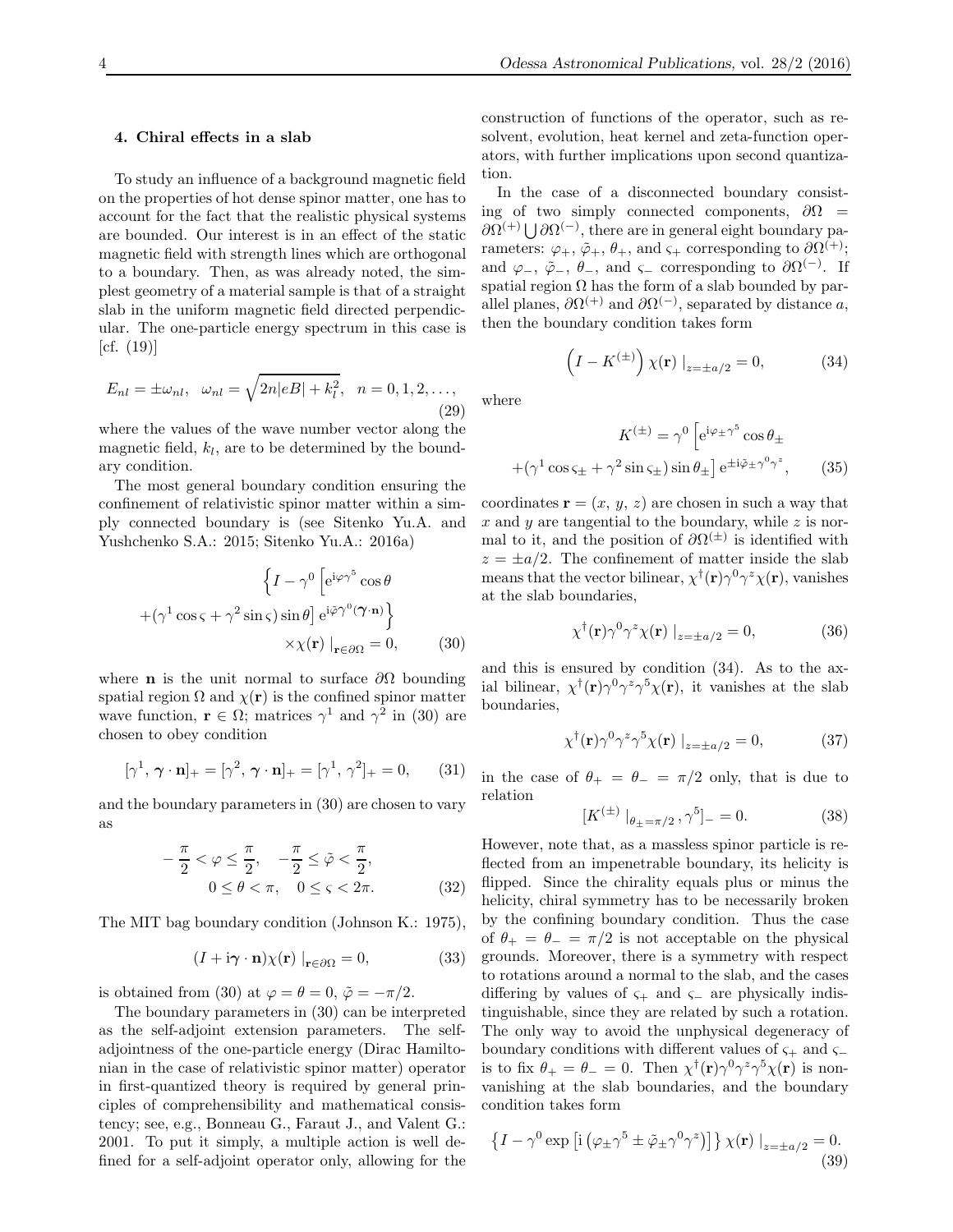Condition (39) determines the spectrum of the wave number vector in the  $z$  direction,  $k_l$ . The requirement that this spectrum be real and unambiguous yields constraint (see Sitenko Yu.A. and Yushchenko S.A.: 2015; Sitenko Yu.A.: 2016a)

$$
\varphi_+ = \varphi_- = \varphi, \quad \tilde{\varphi}_+ = \tilde{\varphi}_- = \tilde{\varphi}; \tag{40}
$$

then the  $k_l$  spectrum is determined implicitly from relation

$$
k_l \sin \tilde{\varphi} \cos(k_l a) + (E_{...l} \cos \tilde{\varphi} - m \cos \varphi) \sin(k_l a) = 0,
$$
\n(41)

where  $m$  is the mass of the spinor matter field and  $E_{\ldots l}$  is the energy of the one-particle state. In the case of the massless spinor matter field,  $m = 0$ , and the background uniform magnetic field perpendicular to the slab,  $\mathbf{B} = (0, 0, B)$ ,  $E_{n,l}$  takes the form of  $E_{nl}$ (29), and relation (41) is reduced to

$$
k_l \sin \tilde{\varphi} \cos(k_l a) + E_{nl} \cos \tilde{\varphi} \sin(k_l a) = 0, \qquad (42)
$$

depending on one parameter only, although the boundary condition depends on two parameters,

$$
\left\{I - \gamma^0 \exp\left[i\left(\varphi \gamma^5 \pm \tilde{\varphi} \gamma^0 \gamma^z\right)\right]\right\} \chi(\mathbf{r})|_{z=\pm a/2} = 0.
$$
\n(43)

Using the explicit form of standing waves with the  $k_l$ spectrum determined by (42), one can compute the averages of type (8). As to the averages of type (14), they cannot be defined, because the confining boundary condition necessarily breaks chiral symmetry: standing waves inside a slab are formed from counterpropagating waves of opposite chiralities. It is straightforward to check the validity of relations

$$
J = J^{05} = 0.
$$
 (44)

Similarly, the components of the axial current density, which are orthogonal to the direction of the magnetic field, vanish as well,

$$
J^{x5} = J^{y5} = 0.\t\t(45)
$$

As to the component of the axial current density, which is along the magnetic field, only the lowest Landau level  $(n = 0)$  contributes to it, and hence the z component of the axial current density is

$$
J^{z5} = -\frac{e}{2\pi a} \left[ \sum_{k_l^{(+)} > 0} f_+(k_l^{(+)}) - \sum_{k_l^{(-)} > 0} f_-(k_l^{(-)}) -\frac{1}{2} \sum_{k_l^{(+)} > 0} 1 + \frac{1}{2} \sum_{k_l^{(-)} > 0} 1 \right], \tag{46}
$$

where

$$
f_{\pm}(k) = \left[ e^{(k \mp \mu)/T} + 1 \right]^{-1}, \tag{47}
$$

and the two last sums which are independent of temperature and chemical potential correspond to the contribution of the vacuum fluctuations. The calculation of the sums over l yields (see Sitenko Yu.A.: 2016b, 2016c)

$$
J^{z5} = -\frac{eB}{2\pi a}
$$

$$
\times \left\{ \text{sgn}(\mu) F\left( |\mu|a + \text{sgn}(\mu) [\tilde{\varphi} - \text{sgn}(\tilde{\varphi})\pi/2]; T a \right) -\frac{1}{\pi} [\tilde{\varphi} - \text{sgn}(\tilde{\varphi})\pi/2] \right\}, (48)
$$

where

$$
F(s;t) = \frac{s}{\pi}
$$

$$
-\frac{1}{\pi} \int_{0}^{\infty} dv \frac{\sin(2s)\sinh(\pi/t)}{[\cos(2s) + \cosh(2v)][\cosh(\pi/t) + \cos(v/t)]}
$$

$$
+\frac{\sinh\{[\arctan(\tan s)]/t\}}{\cosh[\pi/(2t)] + \cosh\{[\arctan(\tan s)]/t\}}.
$$
(49)

In view of relation

$$
\lim_{a \to \infty} \frac{1}{a} F(|\mu|a; Ta) = |\mu|/\pi,
$$
\n(50)

the case of a magnetic field filling the whole (infinite) space (Metlitski M.A. and Zhitnitsky A.R.: 2005) is obtained from (48) as a limiting case [cf. (22)],

$$
\lim_{a \to \infty} J^{z5} = -\frac{eB}{2\pi^2} \mu.
$$
\n(51)

Unlike this unrealistic case, the realistic case of a magnetic field confined to a slab of finite width is temperature dependent, see (48) and (49). In particular, we get

$$
\lim_{T \to 0} J^{z5} = -\frac{eB}{2\pi a}
$$

$$
\times \left[ \text{sgn}(\mu) \left[ \frac{|\mu| a + \text{sgn}(\mu)\tilde{\varphi}}{\pi} + \Theta(-\mu \tilde{\varphi}) \right] \right]
$$

$$
-\frac{\tilde{\varphi}}{\pi} + \frac{1}{2} \text{sgn}(\tilde{\varphi}) \right] \tag{52}
$$

and

$$
\lim_{T \to \infty} J^{z5} = -\frac{eB}{2\pi^2} \mu;\tag{53}
$$

here  $\llbracket u \rrbracket$  denotes the integer part of quantity u (i.e. the integer which is less than or equal to u), and  $\Theta(u)$  =  $\frac{1}{2}[1 + \text{sgn}(u)]$  is the step function. As follows from (48), the boundary condition that is parametrized by  $\tilde{\varphi}$ can serve as a source which is additional to the spinor matter density: the contribution of the boundary to the axial current effectively enhances or diminishes the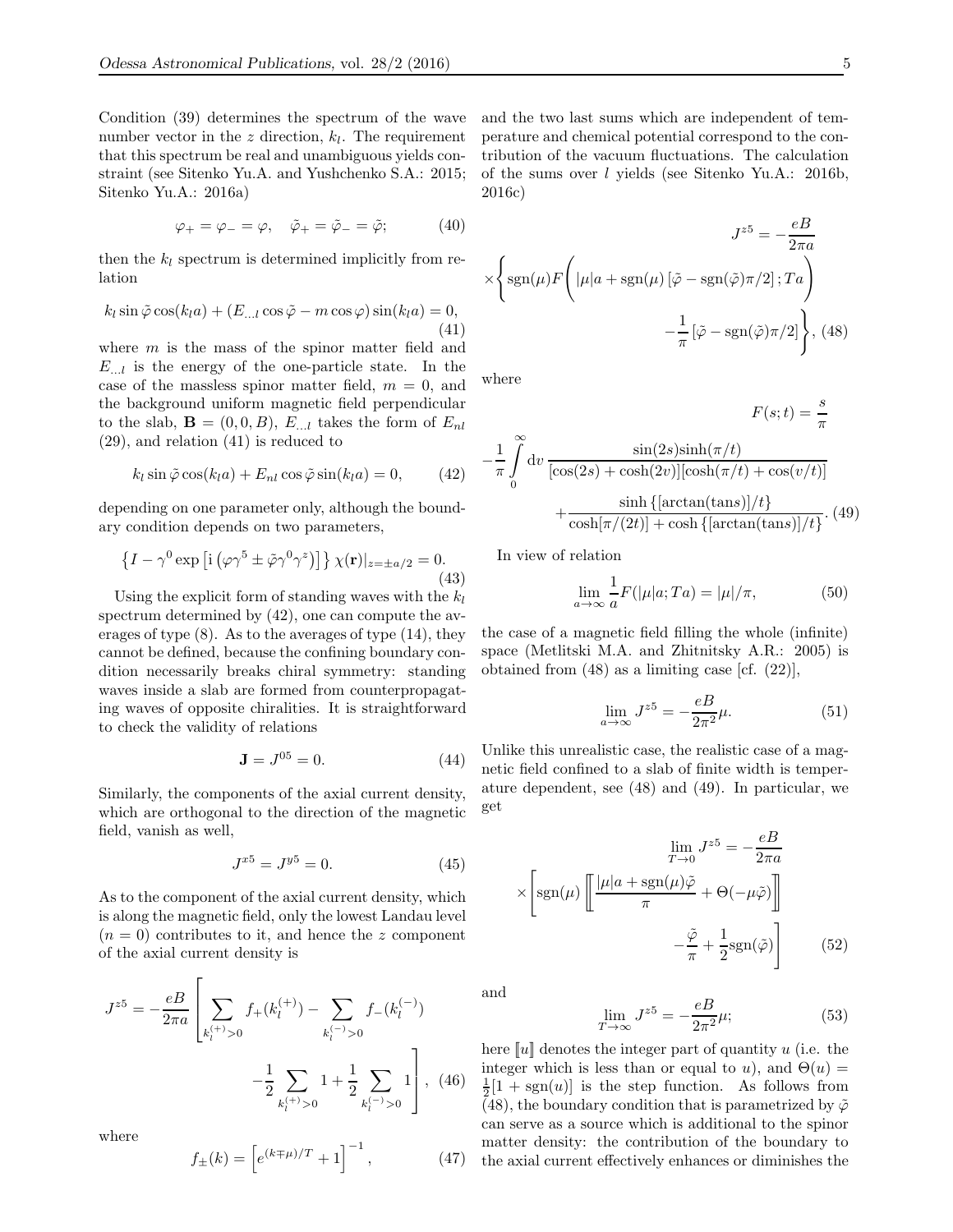contribution of the chemical potential. Because of the boundary condition, the chiral separation effect can be nonvanishing even at zero chemical potential,

$$
J^{z5}|_{\mu=0} = -\frac{eB}{2\pi a} \left\{ F(\tilde{\varphi} - \text{sgn}(\tilde{\varphi})\pi/2; Ta) -\frac{1}{\pi} \left[ \tilde{\varphi} - \text{sgn}(\tilde{\varphi})\pi/2 \right] \right\};\tag{54}
$$

the latter vanishes in the limit of infinite temperature,

$$
\lim_{T \to \infty} J^{z5}|_{\mu=0} = 0.
$$
\n(55)

The trivial boundary condition,  $\tilde{\varphi} = -\pi/2$ , yields spectrum  $k_l = (l + \frac{1}{2})\frac{\pi}{a}$   $(l = 0, 1, 2, ...),$  which is the same in the setups of both bag models (Bogolioubov P.N.: 1968) and (Chodos A., Jaffe R.L., Johnson K., Thorn C. B., and Weisskopf V.: 1974). The axial current density at zero temperature for this case was obtained in Gorbar E.V., Miransky V.A., Shovkovy I.A., and Sukhachov P.O.: 2015,

$$
J^{z5} \mid_{T=0, \ \tilde{\varphi} = -\pi/2} = -\frac{eB}{2\pi a} \text{sgn}(\mu) \left[ \frac{|\mu| a}{\pi} + \frac{1}{2} \right]. \tag{56}
$$

The "bosonic-type" spectrum,  $k_l = l_{\frac{\pi}{a}}$  $(l =$  $(0, 1, 2, \ldots)$ , is yielded by  $\tilde{\varphi} = 0$ , and, due to the contribution of the vacuum fluctuations, the axial current density is continuous at this point,

$$
\lim_{\tilde{\varphi}\to 0_+} J^{z5} = \lim_{\tilde{\varphi}\to 0_-} J^{z5}.
$$
\n(57)

#### 5. Summary and discussion

We have considered the influence of boundaries on chiral effects in hot dense magnetized relativistic spinor matter. An issue of the confining boundary condition plays the key role in this study. In the absence of boundaries there exist the chiral magnetic effect which is exhibited by the nondissipative vector current along the magnetic field, see (20), and the chiral separation effect which is exhibited by the nondissipative axial current in the same direction, see (22); both currents are temperature independent. As boundaries are introduced and the matter volume is shrinked to a slab which is transverse to the magnetic field, the fate of these currents is different. The axial current stays on, becoming dependent on temperature and on a choice of boundary conditions, see (48) and (49); as temperature increases from zero to large values, a stepped-shape behaviour of the axial current density as a function of chemical potential is changed to a smooth one, see (52) and (53). The vector current, as well as the axial charge, is extinct, see (44), because of boundary condition (36). Thus, the chiral magnetic effect in a slab is eliminated by the confining boundary condition.

Magnetic fields of the order of the QCD energy scale squared can be produced in the quark-gluon plasma created in relativistic heavy-ion collisions (as a result of electric currents from the colliding charged ions); see Kharzeev D.E.: 2014. Magnetic fields up to  $10^{15}$ Gauss may exist in some compact stars (magnetars); see Glendenning N.K.: 2000; Turola R, Zane S., and Watts A.L.: 2015. Even stronger fields are generated in progenitor magnetars during the core collapse after the supernovae explosion (Ferrario L., Melatos A., and Zrake J.: 2015). It has been claimed that the chiral magnetic effect (20) plays a significant role in these processes; see Boyarsky A., Ruchayskiy O., and Shaposhnikov M.: 2012; Sigl G. and Leite N.: 2016. Another claim is that the chiral magnetic effect is responsible for a solution of the problem of large kicks of pulsars (Charbonneau J. and Zhitnitsky A.: 2010; Charbonneau J., Hoffman, and Heyl J.: 2010). The latter problem is that pulsars exhibit rapid proper motion with velocities ranging from 100 to 1600 km/s, and about 15% of pulsars has velocities above 1000 km/s (Arzoumanian Z., Chernoff D.F., and Cordes J.M.: 2002). Large velocities are unambiguously confirmed with the model independent measurement of pulsar B1505+55 moving at  $1083^{+103}_{-90}$  km/s (Chatterjee S., Vlemmings W.H.T., Brisken W.F., et al: 2005). Persistent topological current (20) has been proposed in the capacity of an engine which pushes a fast pulsar like a rocket (Charbonneau J. and Zhitnitsky A.: 2010).

However, if finiteness of a physical system in the direction of the magnetic field is taken into account, then the topological vector current, as well as the axial charge, disappears, that is due to the boundary condition confining spinor (electron, quark, or nucleon) matter inside the magnetar. This circumstance changes essentially the whole picture of the large kick mechanism. In view of the above, the only necessary ingredients are a strong magnetic field and the high density of the relativistic charged spinor matter in the core of a compact star (magnetar or protomagnetar). Such an environment develops axial currents with the specific temperature and chemical potential dependence which is almost stepped-shape in the case of degenerate matter  $(T \ll |\mu|)$  and a somewhat smooth otherwise, see (48), (49), (52), and (53). The pertinent carriers of these currents are electrons in the case of the nuclear matter, or electrons and quarks in the case of the deconfined quark matter (in supposed quark stars). Since the currents are persistent, they are capable of delivering the asymmetry of neutrinos created by weak interaction from the interior of the star to its surface without dissipation, thus producing a proper motion of the star as a whole. The details of the mechanism are yet to be elaborated.